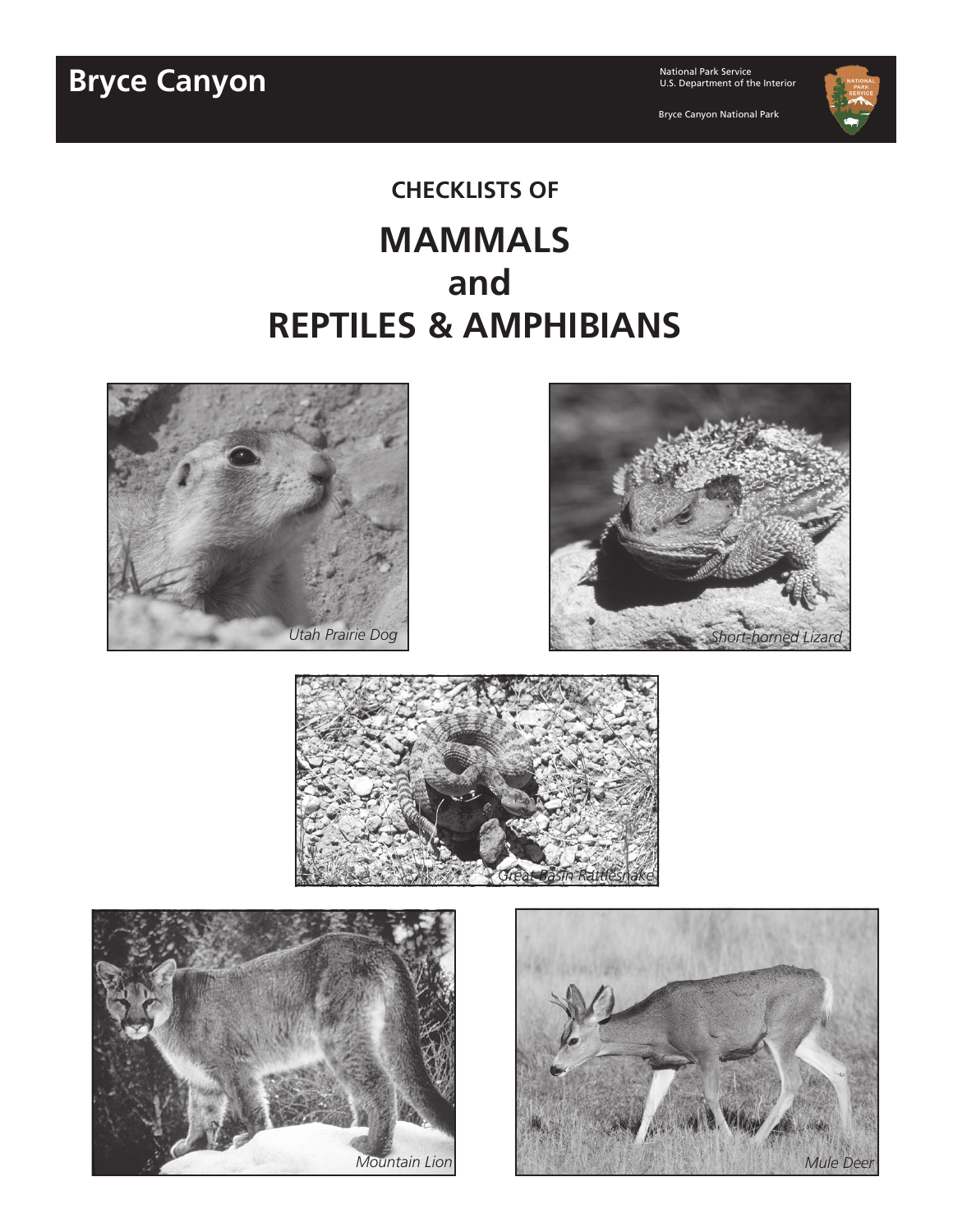## Field Checklist of the Mammals of Bryce Canyon National Park

This list contains species which have been observed in Bryce Canyon National Park or the surrounding area. Some rare or unconfirmed species are noted by an (\*). Please submit observations of these species, including written details and/or photographs, to:

Resource Management Division Bryce Canyon National Park P.O. Box 640201 Bryce Canyon, UT 84764-0201

### **Abundance** (A)

- Certain to be seen in suitable habitats U Uncommon
	- Present but not certain to be seen
- O Occasional
- Seen a few times during the season
- R Rare
	- Seldom found in the park
- UK Unknown
	- Abundance Unknown
- N Not Applicable Weak or unconfirmed evidence

### **Habitat** (H)

- J Utah Juniper/Pinyon Pine Woodland Lower elevations (below the rim).
- P Ponderosa Pine Forest
	- Mainly between 7,500 and 8,500 feet elevation.
- S Black Sagebrush Meadows Mainly between 7,500 and 8,500 feet elevation.
- F White Fir Forest
	- Southern end of the park above 8,500 feet.
- C Cliffs
	- Cliffs and breaks along the rim.
- W Water

Primarily found in areas outside the park.

- V Vicinity
	- Not usually found within the park.
- M Multiple habitats

|                                                        | A      | н          |
|--------------------------------------------------------|--------|------------|
| <b>SHREWS</b>                                          |        |            |
| Masked Shrew Sorex cinereus                            | N      | М          |
| Merriam's Shrew Sorex merriami                         | $\cup$ | J/S        |
| Montane Shrew Sorex monticolus                         | U      | <b>S/W</b> |
| Dwarf Shrew Sorex nanus                                | $\cup$ | P/F        |
| American Water Shrew Sorex palustris                   | N      | W          |
| Crawford's Desert Shrew Notiosorex crawfordi crawfordi | N      | J/S        |
| <b>BATS</b>                                            |        |            |
| Vespertilionidae                                       |        |            |
| Townsend's Big-eared Bat* Corynorhinus townsendii      | N      | М          |
| Big Brown Bat Eptesicus fuscus                         | U      | М          |
| Spotted Bat Euderma maculatum                          | $\cup$ | М          |
| _ Allen's Big-eared Bat* Idionycteris phyllotis        | N      | М          |

|                                                          | A              | н   |
|----------------------------------------------------------|----------------|-----|
| __ Silver-haired Bat Lasionycteris noctivagans           | U              | М   |
| -Roary Bat Lasiurus cinereus*                            | <b>UK</b>      | М   |
| __ California Myotis Myotis californicus                 | U              | М   |
| Western Small-footed Myotis Myotis ciliolabrum           | U              | М   |
| __ Long-eared Myotis Myotis evotis                       | U              | М   |
| Little Brown Myotis Myotis lucifugus                     | U              | М   |
| Fringed Myotis Myotis thysanodes                         | U              | М   |
| Long-legged Myotis Myotis volans                         | U              | М   |
| __ Yuma Myotis* Myotis yumanensis                        | N.             | М   |
| Western Pipistrelle* Pipistrellus hesperus               | UK             | M   |
| Molossidae                                               |                |     |
| Big Free-tailed Bat* Nyctinomops macrotis                | N              | М   |
| Brazilian Free-tailed Bat* Tadarida brasiliensis         | N.             | M   |
| <b>HARES &amp; RABBITS</b>                               |                |     |
| ___ Desert Cottontail Sylvilagus audubonii               | N              | J/S |
| Mountain Cottontail Sylvilagus nuttallii                 | U              | P/F |
| Snowshoe Hare Lepus americanus                           | N              | P   |
| Black-tailed Jackrabbit Lepus californicus               | U              | M   |
| White-tailed Jackrabbit Lepus townsendii                 | N              | P/S |
|                                                          |                |     |
| SQUIRRELS<br>Cliff Chipmunk Neotamias dorsalis           | U              | J/C |
| Least Chipmunk Neotamias minimus                         | C              | M   |
| __ Uinta Chipmunk Neotamias umbrinus                     | C              | М   |
| Vellow-bellied Marmot Marmota flaviventris               | U              | C   |
|                                                          |                |     |
| White-tailed Antelope Squirrel Ammospermophilus leucurus | N              | J.  |
| Golden-mantled Ground Squirrel Spermophilus lateralis    | C              | М   |
| __ Rock Squirrel Spermophilus variegatus                 | U              | М   |
| Utah Prairie Dog Cynomys parvidens                       | C              | S   |
| Red Squirrel Tamiasciurus hudsonicus                     | U              | F   |
| Northern Flying Squirrel Glaucomys sabrinus              | UK             | F   |
| <b>POCKET GOPHERS</b>                                    |                |     |
| Northern Pocket Gopher Thomomys talpoides                | U              | P/S |
| <b>POCKET MICE &amp; KANGAROO RATS</b>                   |                |     |
| Great Basin Pocket Mouse Perognathus parvus              | <b>UK</b>      | J   |
| __ Ord's Kangaroo Rat Dipodomys ordii                    | <b>UK</b>      | V   |
| <b>BEAVER</b>                                            |                |     |
| __ American Beaver Castor canadensis                     | N              | W   |
| <b>RATS &amp; MICE</b>                                   |                |     |
| Western Harvest Mouse Reithrodontomys megalotis          | U              | Ν   |
| Brush Mouse Peromyscus boylii                            | U              | J   |
| __ Canyon Mouse Peromyscus crinitus                      | U              | J.  |
| Deer Mouse Peromyscus maniculatus                        | C              | М   |
| Piñon Mouse Peromyscus truei                             | U              | J   |
| __ Northern Grasshopper Mouse Onychomys leucogaster      | N              | M   |
| __ Bushy-tailed Woodrat Neotoma cinerea                  | U              | J/C |
| Desert Woodrat Neotoma lepida                            | $\overline{?}$ | J   |
| -Rouse Mouse Mus musculus                                | N              | М   |
| __ Long-tailed Vole Microtus longicaudus                 | U              | М   |
| Montane Vole Microtus montanus                           | U              | S   |
| __ Sagebrush Vole Lemmiscus curtatus                     | U              |     |
| __ Common Muskrat Ondatra zibethicus                     | U              | V   |
|                                                          |                |     |